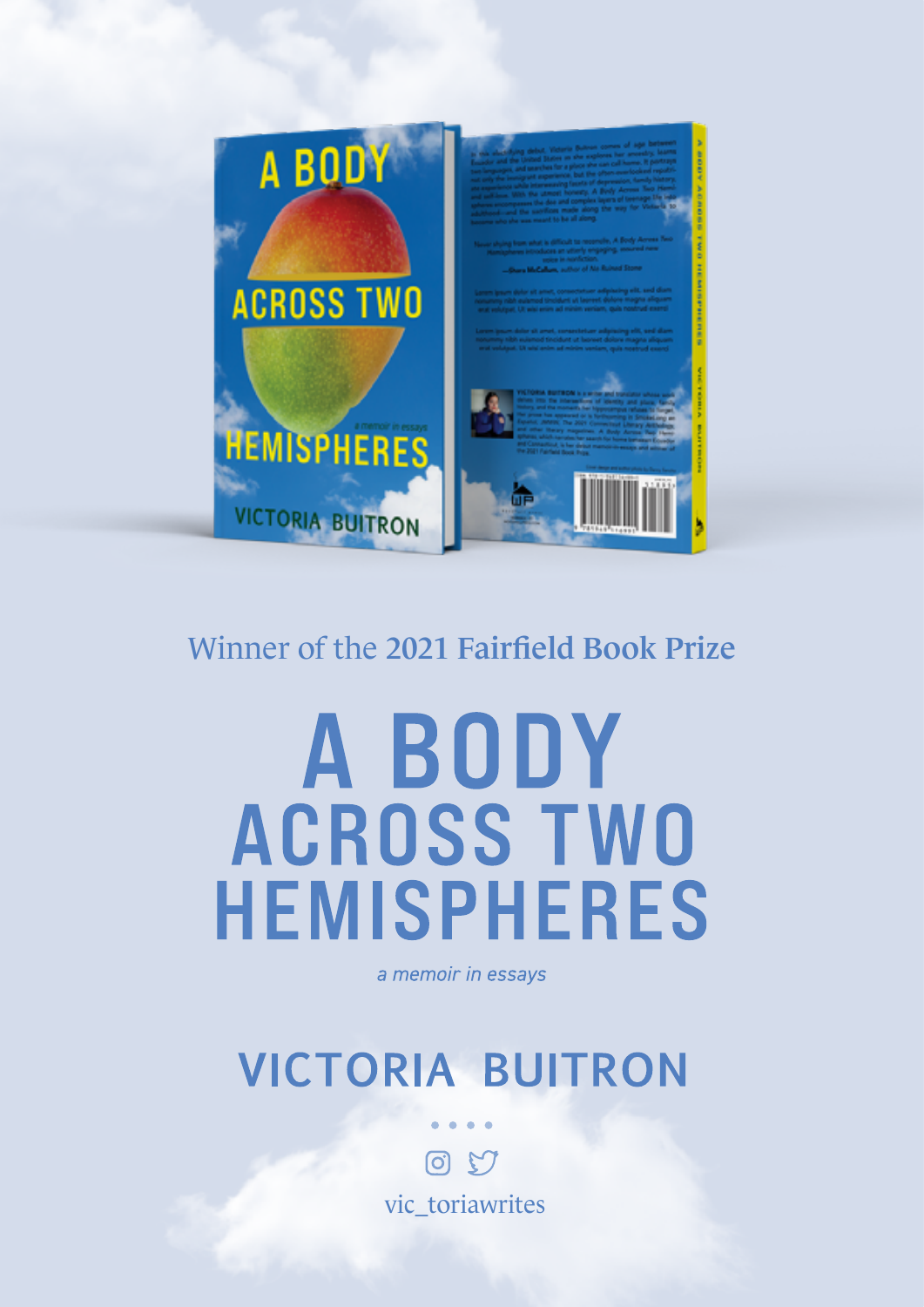## Victoria Buitron about

. . . .

Victoria Buitron is an award-winning writer, translator, and creative writing instructor who hails from Ecuador and resides in Connecticut. She received an MFA in creative writing from Fairfield University, and has worked as an editor for literary magazines such as *Brevity*, *Causeway Lit*, *Fractured Lit*, and *Variant Lit*. Her writing has appeared or is forthcoming in *The Normal School*, the 2021 *Connecticut Literary Antholog*y, *The Acentos Review*, *JMWW*, and other literary magazines. She has been nominated for the Pushcart Prize and her flash fiction story, *A Folktale of Follicles*, has been selected for inclusion in 2022's *Best Small Fictions*. Her debut memoir-in-essays, *A Body Across Two Hemispheres*, is the 2021 Fairfield Book Prize winner and available wherever books are sold.

#### recognition awards +

Winner of the 2021 Fairfield Book Prize

Litro Magazine's 2021 Summer Flash Fiction Competition – *A Folktale of Follicles* – 2nd place – Inclusion in Sonder Press' Best Small Fictions 2022

Nominated for Best of the Net in 2021 by Exposition Review – *Savoring*

Nominated for the Pushcart Prize in 2021 by Lost Balloon – *What We Omit*

Nominated for Best Small Fictions in 2021 by Reckon Review – *An Imaginary Friend is a Conjured Ghost*

> socialmedia **Q & L** vic\_toriawrites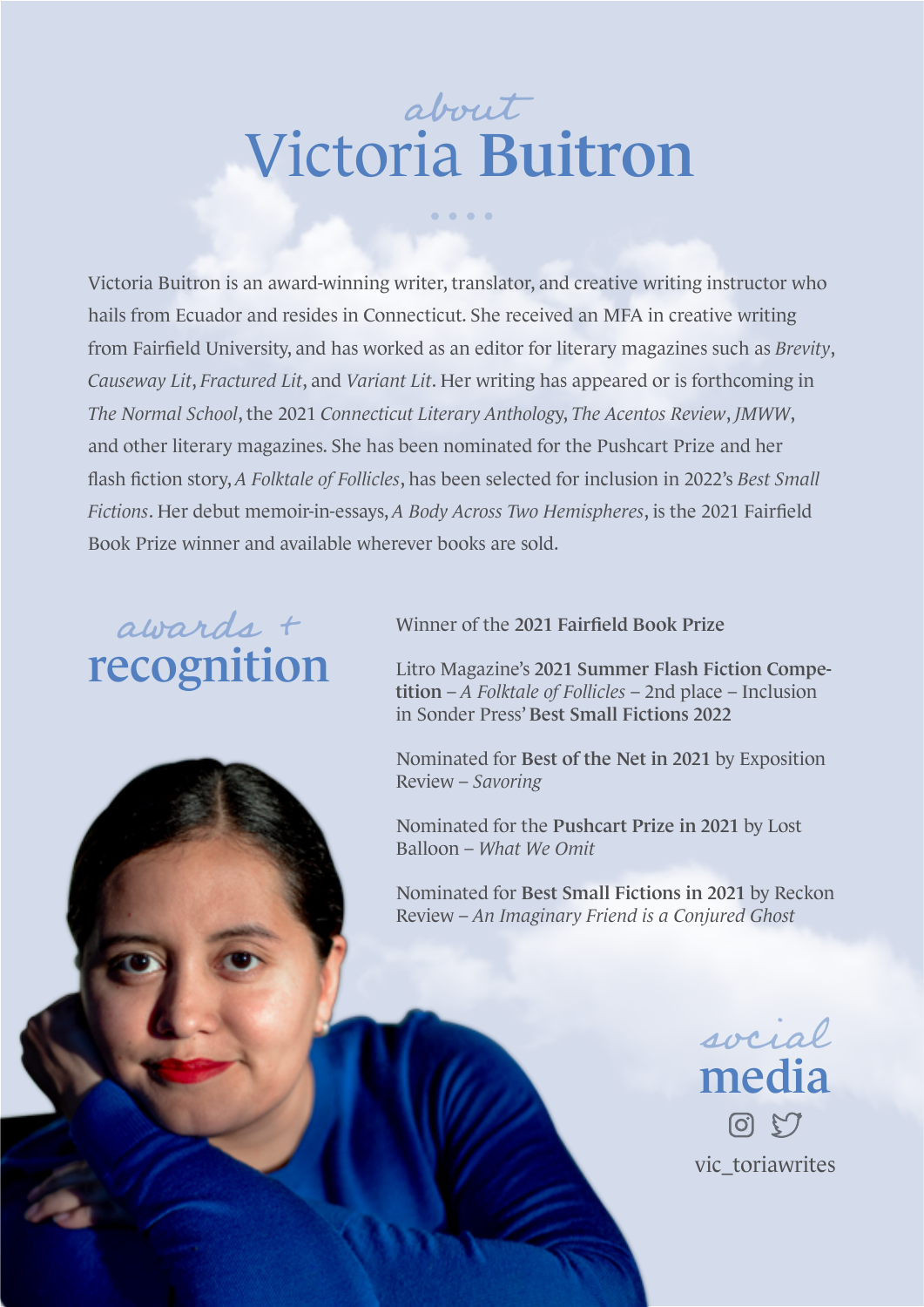# A Body Across

. . . .



When Victoria Buitron turns fifteen, the life she knows and the place she calls home comes to an abrupt halt. Her paternal grandfather becomes ill, and her parents decide to become repatriates out of a sense of duty and love—leaving their cars, house, and jobs as a nanny and a garbage man in Connecticut for the coast of Ecuador with their children. In *A Body Across Two Hemispheres*, Victoria foregoes a chronological account of how this decision severs her family, and instead uses powerful essays and a structure based on location to narrate how she evolves from a brokenhearted teenage girl to a woman who finds her way home.

### Praise

. . . .

*A Body Across Two Hemispheres* is a timely book, one many of us need and will be grateful to have read. There's much to praise about Victoria Buitron's debut. For starters, it showcases the author's formal range within the essay, collecting together lyric pieces, full-fledged narratives, and documentary collage—all of which interweave the personal story with political allegory. The book begins with the narrator's migration at fifteen, from the United States back to Ecuador, the country of her birth and one she left in early childhood. Centered in accounts of family and of multiple migrations, Buitron moves from adolescence into adulthood, laying claim to who she is by braiding together her various selves. Never shying from what is difficult to reconcile, *A Body Across Two Hemispheres* introduces an utterly engaging, assured new voice in nonfiction. In her memoir-in-essays, Buitron lays bare various forms of grief but presents them with equal measures of resilience. She posits love—ultimately—as the curative for loss.

#### —Shara McCallum, author of *No Ruined Stone*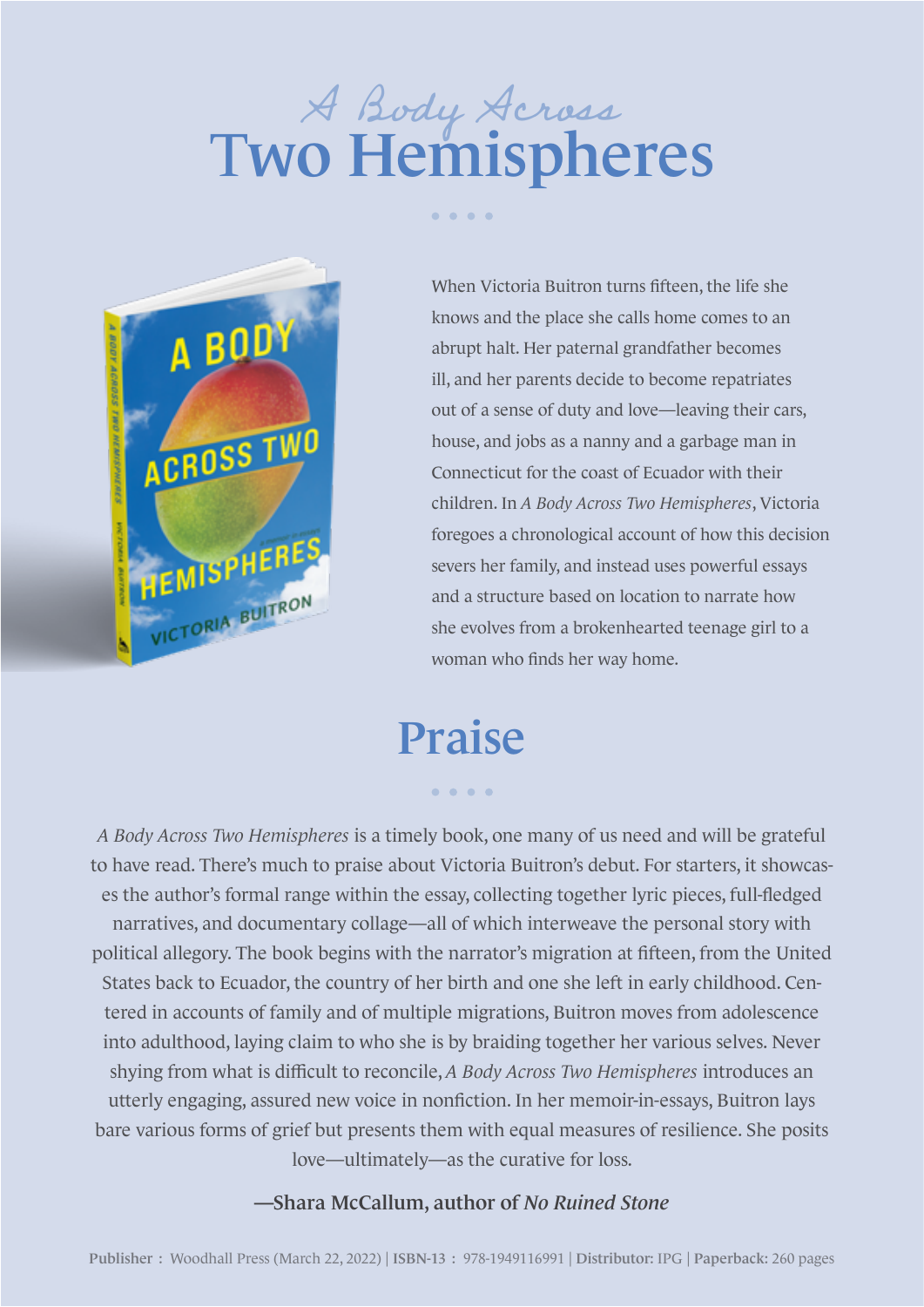Victoria Buitron's *A Body Across Two Hemispheres* is a compelling memoir of girlhood, identity, trauma, and migration. Rich with the colors and aromas of Ecuador, always honest and surprising, Buitron's book showcases multiple essay forms to tell a powerful, timeless story. A wonderful debut.

~ Dinty W. Moore, author of *Between Panic & Desire*

...

With virtuosic descriptive skill and essays that span generations and hemispheres, Victoria Buitron has crafted a memoir that pushes the very limits of the medium, looking at what trauma writes in the story of a life–and the palimpsests that can be made after. Of family as a continuous act, a choice. Of love that defies state injustice and separation of time and place. These essays are groundbreaking, vital, revelatory. *A Body Across Two Hemispheres* is one of those rare books that you read knowing as you do that there will forever be a "time before" and a "time after" you experienced the work. With this debut, Buitron immediately establishes herself as one of the preeminent living writers of nonfiction.

> Nick Olson, author of *Here's Waldo* and *The Brother We Share*, Editor-in-Chief of *(mac)ro(mic)*.

> > ...

*A Body Across Two Hemispheres* is a slice of Ecuadorian mango and a slice of American apple pie. It is not only a geographical back and forth between the north and the south but also a back and forth between two cultures, two languages, two becomings. Buitron draws on her Ecuadorian heritage to seduce us with precise, spare prose, conjuring unforgettable moments of her bicultural life we want to lift off the page.

*A Body Across Two Hemispheres* is an unsentimental exploration of the people who cross borders and a prayer to those who choose to stay. It is the kind of memoir that makes us more human; the kind written with tenderness about ordinary people with ordinary and exceptional, bitter and beautiful, small and big lives. Like ours.

Adriana Páramo, author of author of *Looking for Esperanza*, *My Mother's Funeral*, *Unsent Letters to my Mother*, and *Keeping Quiet: Sixteen Essays on Silence*.